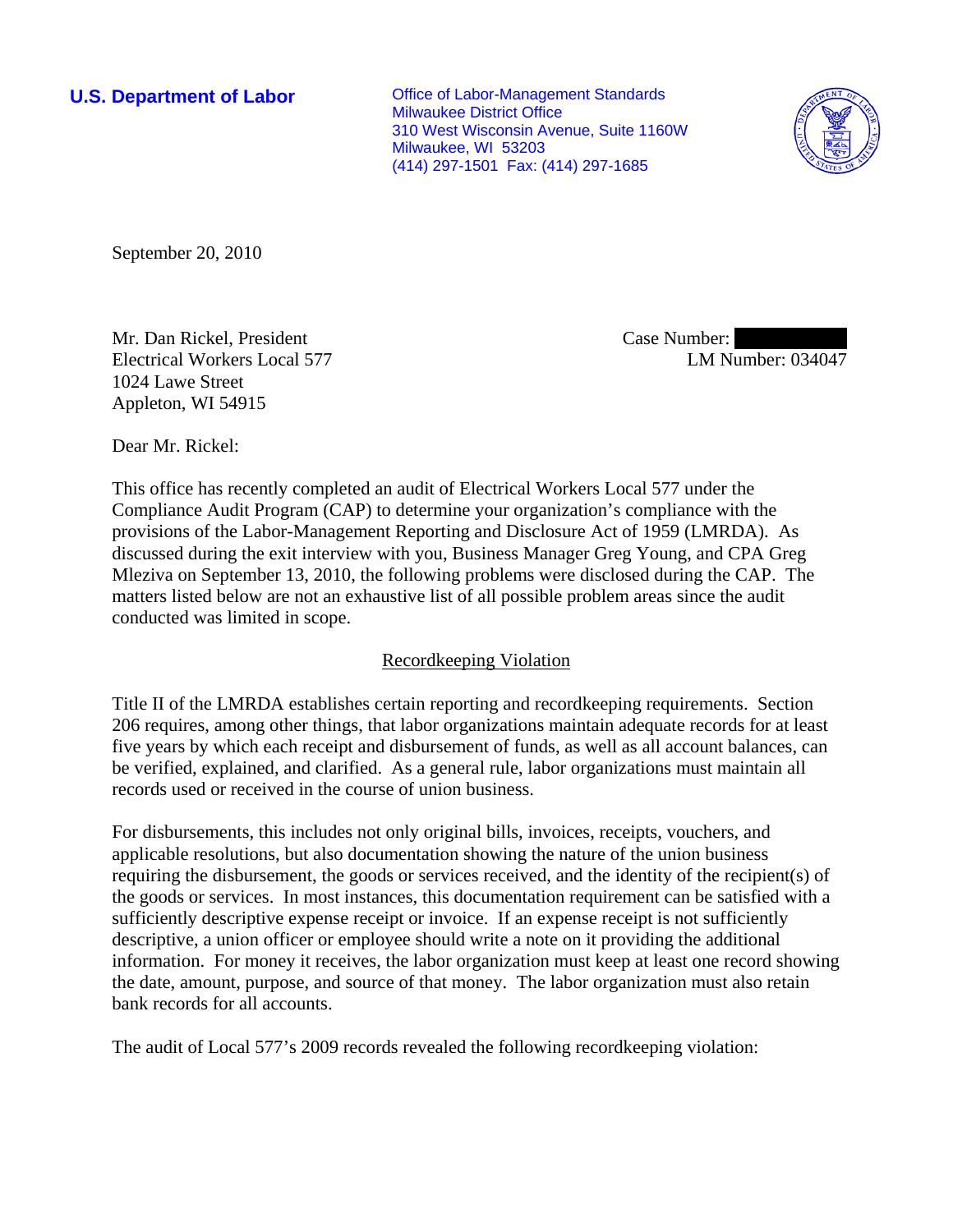Mr. Dan Rickel September 20, 2010 Page 2 of 6

## Meal Expenses

Local 577 generally retained credit card receipts for meal expenses that identified the date of purchase, the total amount, the name of the restaurant. In addition, the business purpose of each meal and the names of those present were typically recorded on the backs of the receipts or on expense vouchers. However, Local 577 did not require officers and employees to submit itemized receipts for at least seven meal expenses totaling at least \$350. Itemized receipts provided by restaurants to officers and employees also must be retained in addition to all of the other records mentioned. These itemized receipts are necessary to determine if such disbursements are for union business purposes and to sufficiently fulfill the recordkeeping requirement of LMRDA Section 206.

Based on your assurance that Local 577 will retain adequate documentation in the future, OLMS will take no further enforcement action at this time regarding the above violation.

# Reporting Violations

The audit disclosed a violation of LMRDA Section 201(b), which requires labor organizations to file annual financial reports accurately disclosing their financial condition and operations. The Labor Organization Annual Report Form LM-2 filed by Local 577 for the fiscal year ended December 31, 2009 was deficient in the following areas:

## 1. Dues Receipts

The audit revealed that dues receipts totaling more than \$22,000 that were received in 2008 were reported in Item 36 (Dues and Agency Fees) of the LM-2 report for 2009. During the audit, Ms. Grant advised that she records all the dues receipts in Local 577's dues tracking system (ICS program) when they are received; however, she does not record the deposit for those dues receipts in Peachtree Accounting Software until she actually deposits the money, which can be several weeks after the original receipt date. A review of the ICS records and the union's general ledger revealed that dues receipts totaling more than \$22,000 were recorded in ICS as received in December of 2008; however, the general ledger identified these receipts in a deposit record that was dated January of 2009. During the audit, CPA Andrew Schulner advised that he prepared the LM-2 report based on receipt and disbursement information that was recorded in Peachtree and was not aware that some of the dues receipts that were received in 2008 were included in a deposit recorded in Peachtree in 2009.

The purpose of Statement B is to report the flow of cash in and out of a labor organization during the reporting period. Receipts, regardless of when they are deposited, must be reported in the year they are received. Local 577 must take steps to ensure that receipts are properly recorded and are reported on the correct LM-2 report filed with OLMS.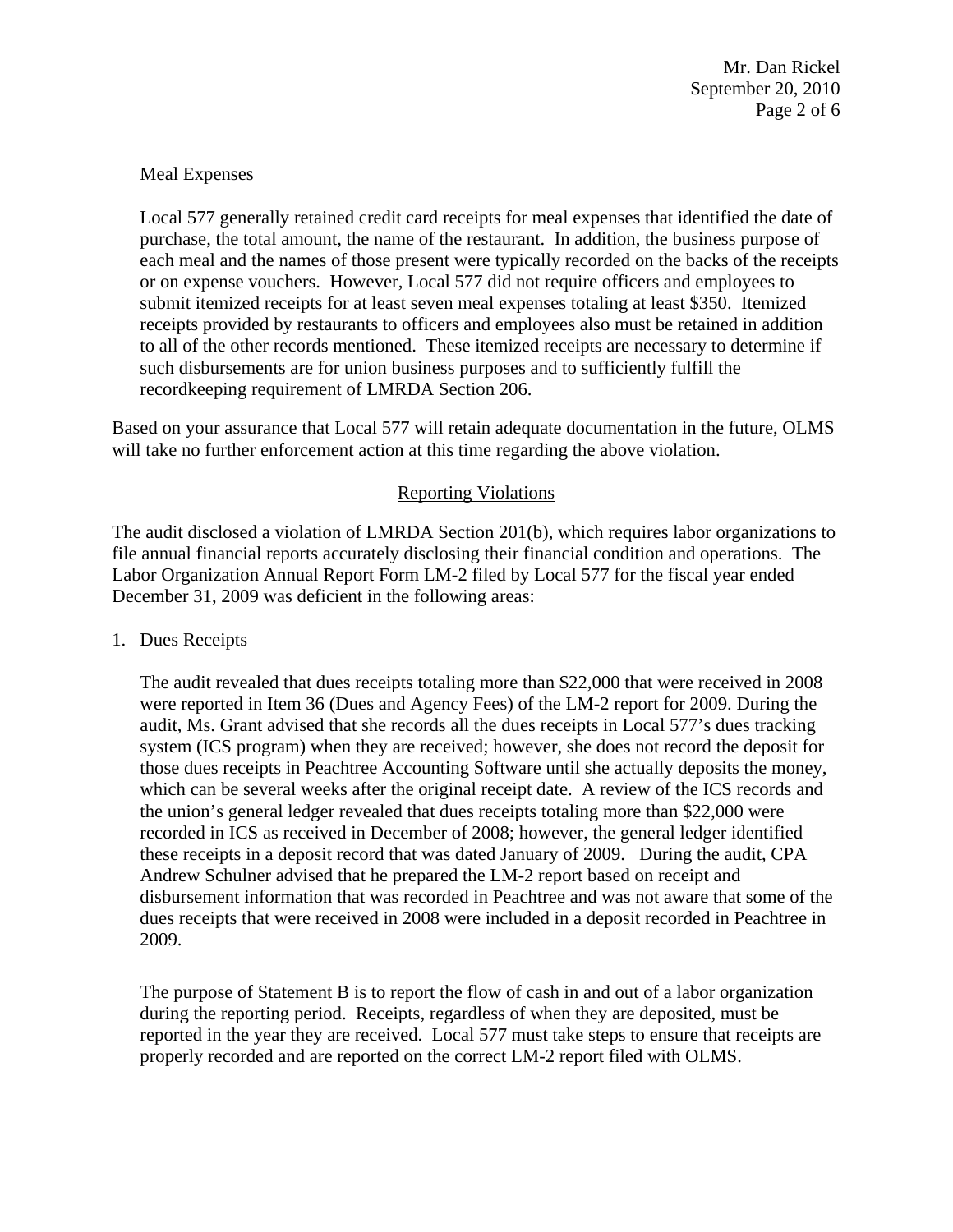Mr. Dan Rickel September 20, 2010 Page 3 of 6

### 2. Disbursements to Officers and Employees

#### a. Fixed Assets

Local 577 included all reimbursements to Business Manager Young totaling over \$10,000 in Schedule 11 (All Officers and Disbursements to Officers), Column F (Disbursements for Official Business); however, a review of Mr. Young's expense documentation revealed that at least \$2,500 of those reimbursements were for the purchase of fixed assets (computer and printer).

As a general rule, direct disbursements to officers and employees for reimbursement of expenses they incurred while conducting union business must be reported in Column F of Schedules 11 and 12 (Disbursements for Official Business). However, the LM-2 instructions provide for specific exceptions to this rule, including reimbursements to an officer or employee for the purchase of a fixed asset which must be reported in Schedule 4 (Purchase of Investments and Fixed Assets).

#### b. Automobile Expenses

## Maintenance and use expenses

During the audit year, you and Mr. Young were each assigned a union owned automobile which was used for union business as well as commuting to and from your home residence to the union hall. Both you and Mr. Young maintained a mileage log of your daily mileage and a general description of your travel activities using the union vehicle. A review of your mileage log revealed that more than 50% of the mileage on your vehicle was for purposes of commuting to and from the office. However, it appears that all of the gas and maintenance expenses that were reimbursed to you for the use of the union vehicle were included in the amounts reported in Column F of Schedule 11 (Disbursements for Official Business) because the total reimbursements to you (including reimbursements for auto expenses) reflected in the union's general ledger are \$5,633, which is the same amount reported in Column F of Schedule 11. No amount was reported in Column G (Other Disbursements not reported in D through F). Further, there is no mention in Item 69 (Additional Information) that the vehicle was also used for personal travel. The LM-2 instructions include specific rules for the reporting of automobile expenses and provide for two ways from which you can choose to report those expenses:

1. The portion of operating and maintenance costs of any automobile owned or leased by Local 577 to the extent that the use was for the personal benefit of the officer to whom it was assigned, can be reported in Column G (Other Disbursements not Reported in D or F) of Schedule 11. This portion may be computed on the basis of the mileage driven on official union business compared with the mileage for personal use.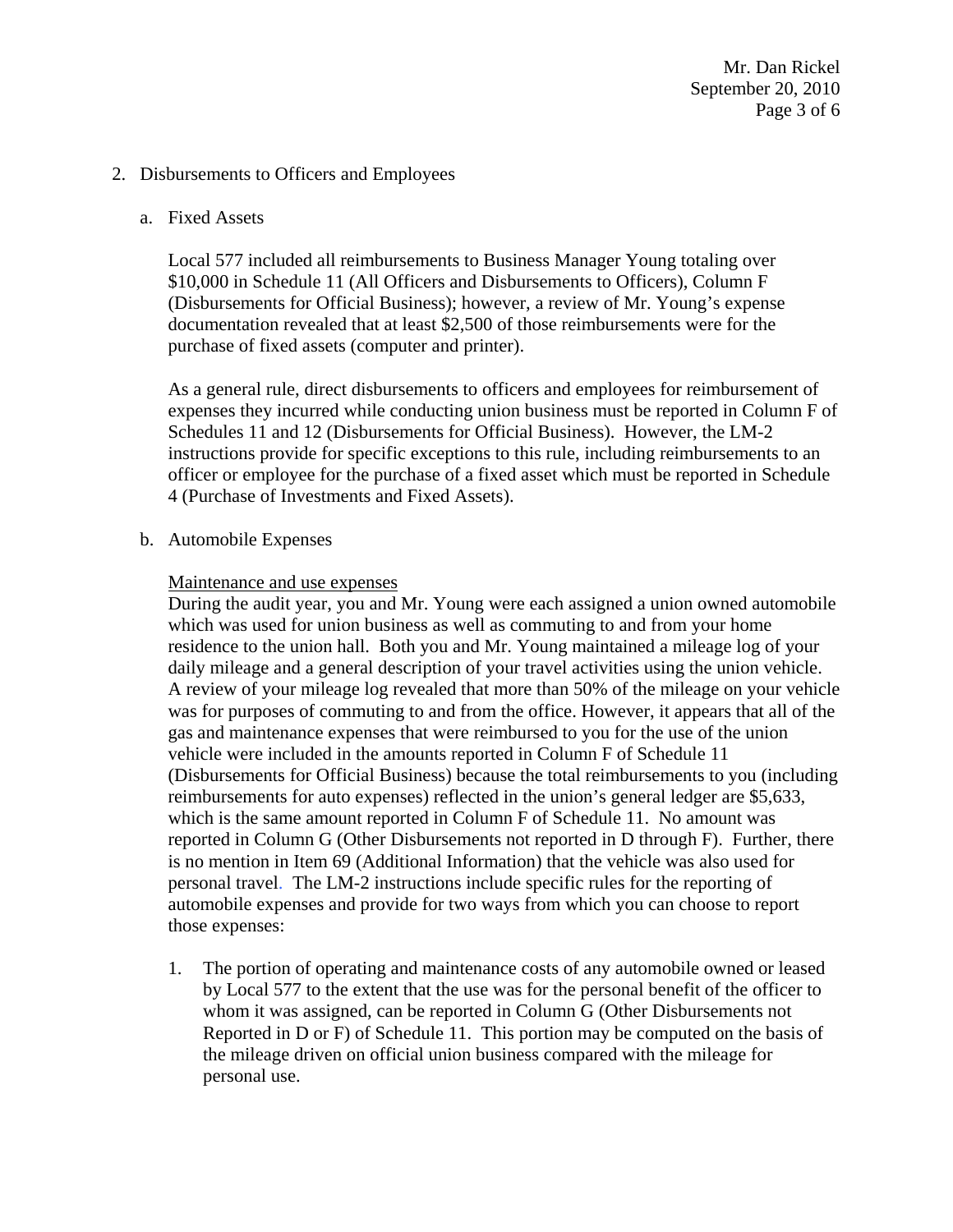2. Alternatively, rather than allocating these operating and maintenance costs between Columns (F) and (G), if 50% or more of the officer's use of the vehicle was for official business, the labor organization may enter in Column (F) all disbursements relative to that vehicle with an explanation in Item 69 (Additional Information) indicating that the vehicle was also used part of the time for personal business. Likewise, if less than 50% of the officer's use of the vehicle was for official business, the labor organization may report all disbursements relative to the vehicle in Column (G) with an explanation in Item 69 indicating that the vehicle was also used part of the time on official business. The amount of decrease in the market value of an automobile used over 50% for the personal benefit of an officer must also be reported in Item 69.

## Insurance Expenses

Local 577 also failed to include indirect disbursement to Travelers Insurance for automobile insurance premiums in Schedule 11. The general ledger indicates that the total amounts reimbursed to you and Business Manager Young were \$5,633 and \$10,384 respectively, and the same amounts were reported in Column F of Schedule 11. It appears disbursements to Travelers Insurance totaling \$3,716, of which \$2,738 was for the purpose of insurance premiums for union automobiles permanently assigned to you and Mr. Young, were reported as non itemized disbursements in Schedule 18 (General Overhead). These indirect disbursements related to the operation and maintenance of union owned vehicles that are assigned to specific officers and must be reported in Column F and/or Column G of Schedule 11.

Indirect disbursements made to another party (such as a credit card company or in this case, an insurance company) for business expenses union personnel incur must be reported in Column F of Schedules 11 and 12. However, indirect disbursements for business expenses union personnel incur for transportation by public carrier (such as an airline) and for temporary lodging expenses while traveling on union business must be reported in Schedules 15 through 19. Any direct or indirect disbursements to union personnel for expenses not necessary for conducting union business must be reported in Column G (Other Disbursements) of Schedules 11 and 12 .

## 3. Supplies for Resale (Item 59)

Local 577 disbursed over \$7,000 for union logo items, such as shirts, pockets savers, and levels during the audit year. According to Business Manager Young, these items were purchased to be sold at cost to members or given away. The disbursements for these items were itemized in Schedule 18 (General Overhead); however, the LM-2 instructions specifically state that disbursements for the purchase of supplies such as union logo clothing, pins, bumper stickers, etc, must be reported in Item 59 (Supplies for Resale). Local 577 reported no disbursements in Item 59. Local 577 re-sold many of these items during the audit year; however, nothing was reported in Item 39 (Sale of Supplies). The LM-2 instructions state that all money received by a labor organization from the sale of supplies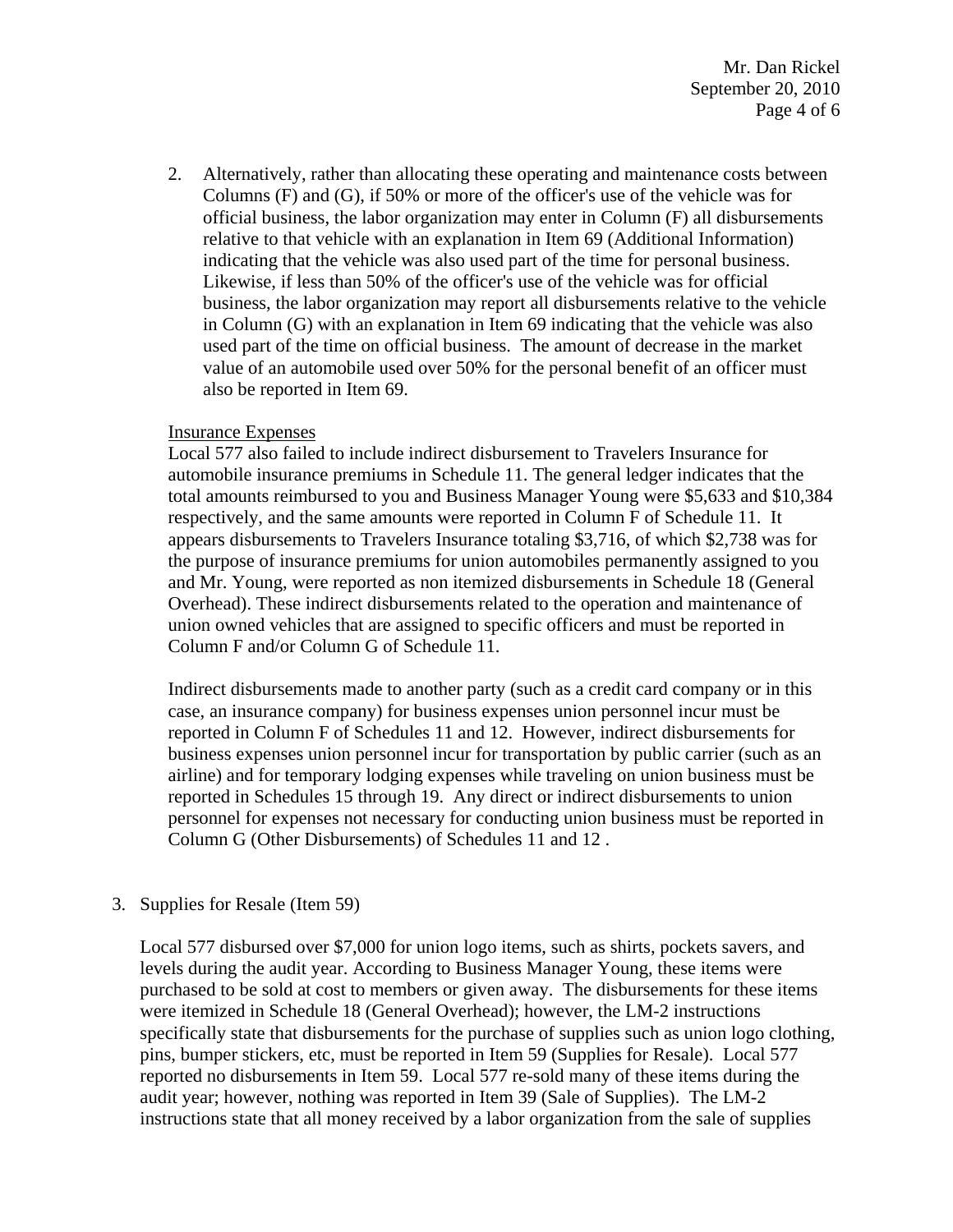Mr. Dan Rickel September 20, 2010 Page 5 of 6

such as union logo items, must be reported in Item 39. It appears the receipts from the sale of these items were erroneously reported as a non itemized transaction in Schedule 14 (Other Receipts).

## 4. Other Assets

Local 577 inventory records of apparel and other resale items show that there was an inventory of union logo apparel totaling more than \$4,000 on hand at the end of the audit year; however, only \$1,050 (identified as a security deposit) was reported in Item 28(b) (Other Assets at the End of the Reporting Period).

Local 577 must report in Item 28 the value of their inventory of resale items as other assets at both the beginning and end of the reporting period (Items 28(a) and 28(b)).

5. Schedule 18 (General Overhead)

During the audit year, Local 577 disbursed a total of \$6,193 to Web Connectivity for the purpose of developing the local's website. Accounting workpapers provided by CPA Mleziva revealed that of that total, \$5,770 was reported in Schedule 4/Item 60 (Purchase of Investments and Fixed Assets). The entire amount (\$6,193) was also reported a second time as an itemized disbursement in Schedule 18 (General Overhead).

During a phone conversation with CPA Schulner following the exit interview, he explained that due to the method which was used to prepare the itemized disbursement schedules (he referred to the preparation method as "bucketing"), an itemized disbursement page was erroneously completed for the disbursements to made to Web Connectivity. Mr. Schulner also advised that although the disbursements to Web Connectivity appear on an itemization schedule, those disbursements are not included in the \$102,756 of total disbursements reported in Schedule 18 (Item 53) and therefore the overall reconciliation of the report (cash at the beginning of the year, plus total receipts, minus total disbursements, equals cash at the end of the year) was not affected. Local 577 should carefully review all LM reports in the future to ensure that this preparation method of the report does not lead to additional reporting errors.

## 6. Items Given Away

Item 15 (During the reporting period did your organization acquire or dispose of any assets in any manner other than by purchase or sale?) was answered "Yes," because Local 577 gave away shirts and other union logo items totaling at least \$2,200; however, the value of those items was not identified in the additional information section of the LM report. The type and value of any property received or given away must be identified in the additional information section of the LM report along with the identity of the recipient(s) or donor(s) of such property. For reporting purposes, each recipient need not be itemized. Recipients can be described by broad categories, if appropriate, such as "members" or "new retirees."